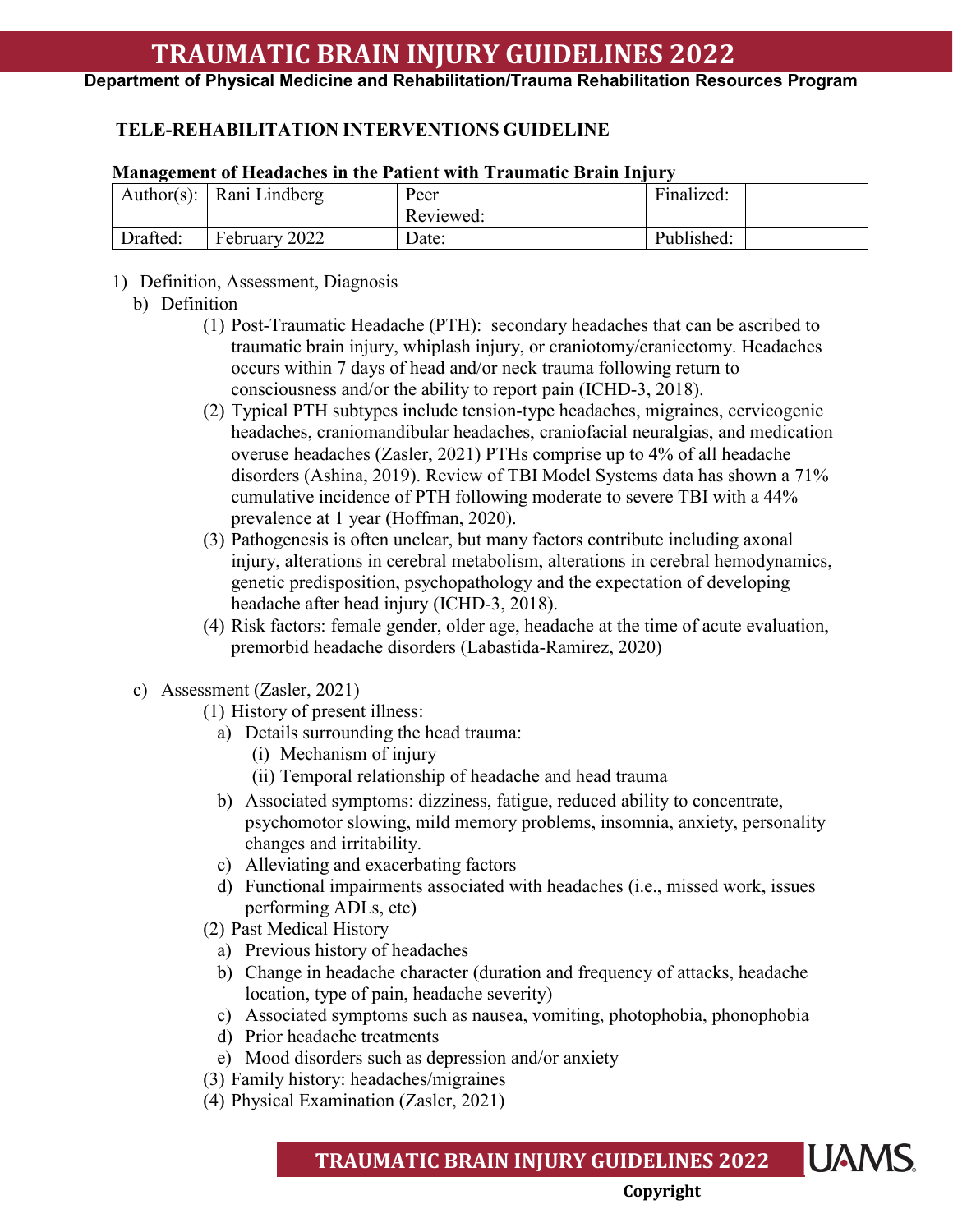### **Department of Physical Medicine and Rehabilitation/Trauma Rehabilitation Resources Program**

- a) Neurological examination:
	- (i) Mental status assessment
	- (ii) Cranial nerve examination
	- (iii)focused vestibular-ocular examination
	- (iv)Motor strength and coordination
	- (v) Gait assessment
	- (vi)Deep tendon reflexes
- b) Head, neck, and shoulder exam:
	- (i) Inspection for obvious injuries and asymmetry; posture
	- (ii) Range of motion, including temporomandibular joint
	- (iii)Palpation
- (5) Functional Assessment:
	- a) Discussion on level of activity including vocation and recreation; performance of ADLs and IADLs,
	- b) Migraine Disability Assessment questionnaire (MIDAS)- this is a 5-item survey that identifies headache impact on daily life.
- b) Diagnosis (ICHD-3):
	- (1) Acute PTH:
		- a) Head trauma acutely associated with:
			- (i) Transient confusion, disorientation or impaired consciousness
			- (ii) Loss of memory for events immediately before or after the head injury
			- (iii)Two or more other symptoms suggestive of traumatic brain injury: nausea, vomiting, visual disturbances, dizziness and/or vertigo, impaired memory and/or concentration.
		- b) Headache is reported to have developed within 7 days after one of the following:
			- (i) The injury to the head
			- (ii) Regaining consciousness following the injury to the head
				- 1. Discontinuation of medication(s) that impair ability to sense or report headache after injury to the head
		- c) Either of the following:
			- (i) Headache has resolved within 3 months after the injury to the head
			- (ii) Headache has not yet resolved but 3 months have not yet passed since the injury to the head
				- 1. Not better accounted for by another ICHD-3 diagnosis
		- d) Delayed onset PTH: Time of headache onset is uncertain or  $> 7$  days.
		- e) Persistent PTH: Same as acute PTH, but headache persists  $\geq 3$  months
	- (2) Headache classification: PTH are commonly classified based on the primary headache they most resemble. Migraine type and tension type headaches are the most common subtypes of PTH (Zasler, 2021; Scwedt, 2021; ICHD-3, 2018;):
		- a) Migraine
			- (i) At least FIVE attacks
			- (ii) Headache pain lasts 4-72 hours (untreated or unsuccessfully treated)
			- (iii)At least TWO of the following:
				- 1. Unilateral pain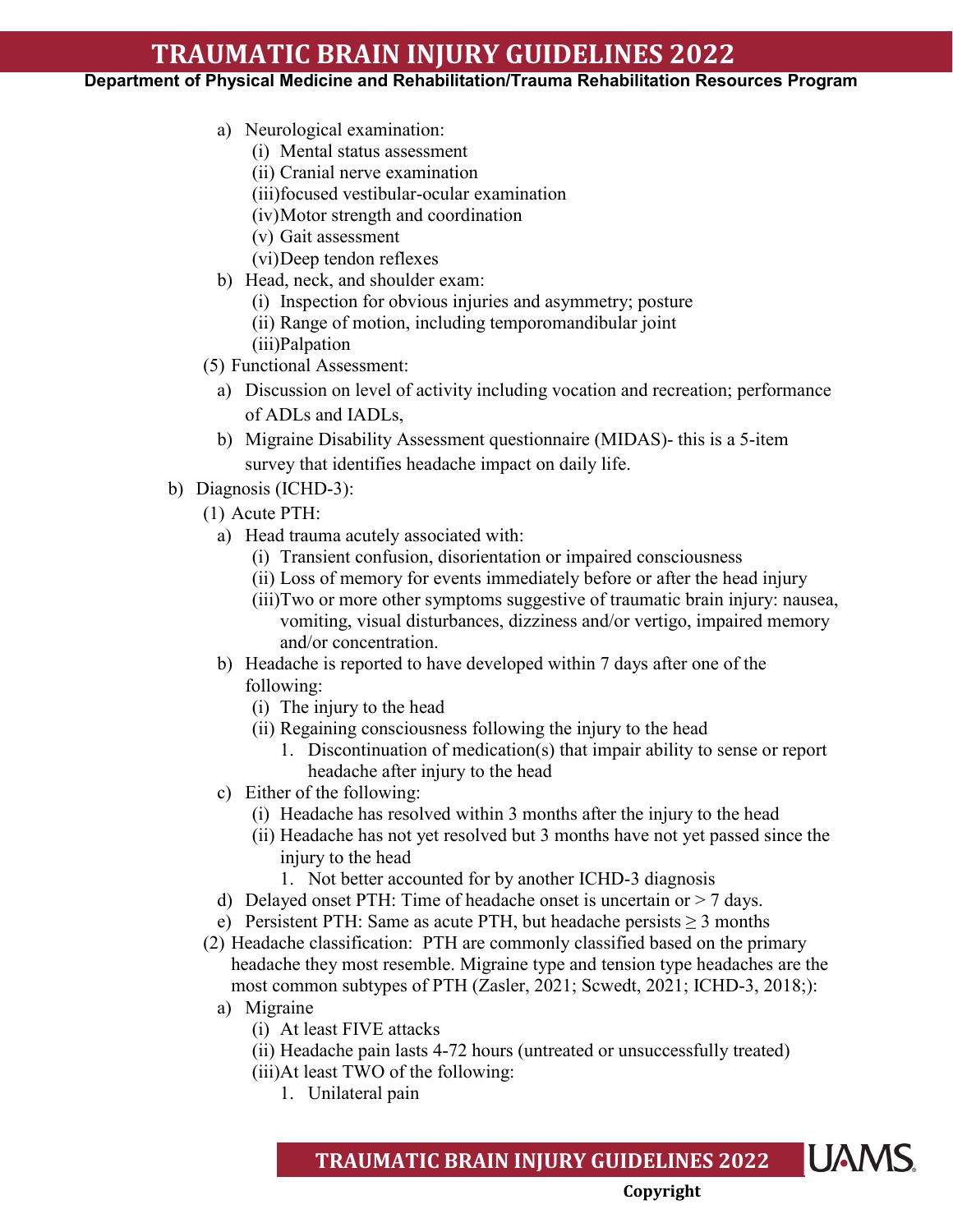**Department of Physical Medicine and Rehabilitation/Trauma Rehabilitation Resources Program**

- 2. Pulsating quality
- 3. Moderate or severe pain intensity
- 4. Worsened by or resulting in avoidance of routine physical activity

(iv)During headache at least one of the following:

- 1. Nausea and/or vomiting
- 2. Photophobia and phonophobia
- b) Tension type headache
	- (i) Lasts from 30 minutes to 7 days
	- (ii) At least TWO of the following:
		- 1. Bilateral pain
		- 2. Pressing and/or tightening, non-pulsating quality
		- 3. Mild or moderate intensity
		- 4. Not aggravated by routine physical activity
	- (iii)Both of the following:
		- 1. No nausea or vomiting
		- 2. photophobia OR phonophobia
- c) Cervicogenic headache
	- (i) Pain referred originating in neck and perceived in the head/face
	- (ii) Clinical, laboratory, and/or imaging evidence of pathology within the cervical spine or soft tissues of the neck
	- (iii)At least ONE of the following:
		- 1. Clinical signs of pain source in the neck
		- 2. Headache relief with diagnostic block of cervical structure or its nerve supply
- d) Other causes of secondary headache that must be ruled out
	- (i) Intracranial disorder
	- (ii) Use of a substance or substance withdrawal
	- (iii)Infection
	- (iv)Disorder of cranium/neck/sinuses/teeth
	- (v) Psychiatric disorder
	- (vi)Medication overuse headache
- 2) Management and Treatment Recommendations (Zasler, 2021)
	- a) Treatment Goals: Early treatment and patient education to avoid or decrease functional impairments and disability and prevent future headaches (Kamins, 2021)
	- b) Limited evidence regarding treatment in the TBI population; treatment follows the current evidence-based treatment guidelines for primary headache (ICHD-3, Brown, 2014)
		- (1) Non-pharmacologic treatments
			- a) Lifestyle medication including sleep regulation, addressing caffeine and medication overuse, changing diet consistencies for TMJ disorders.
			- b) Relaxation Training, Biofeedback, and Cognitive Behavioral Therapy (CBT) are considered to be effective
			- c) Acupuncture: Consists of one to two 30-minute sessions weekly for 2 or more months.
			- d) Transcutaneous Electrical stimulation (TENs unit) (Schoenen, 2013) Supraorbital TENs is beneficial for patients with episodic headache. Treatment for 20 minutes daily for three months.

**IUAMS TRAUMATIC BRAIN INJURY GUIDELINES 2022**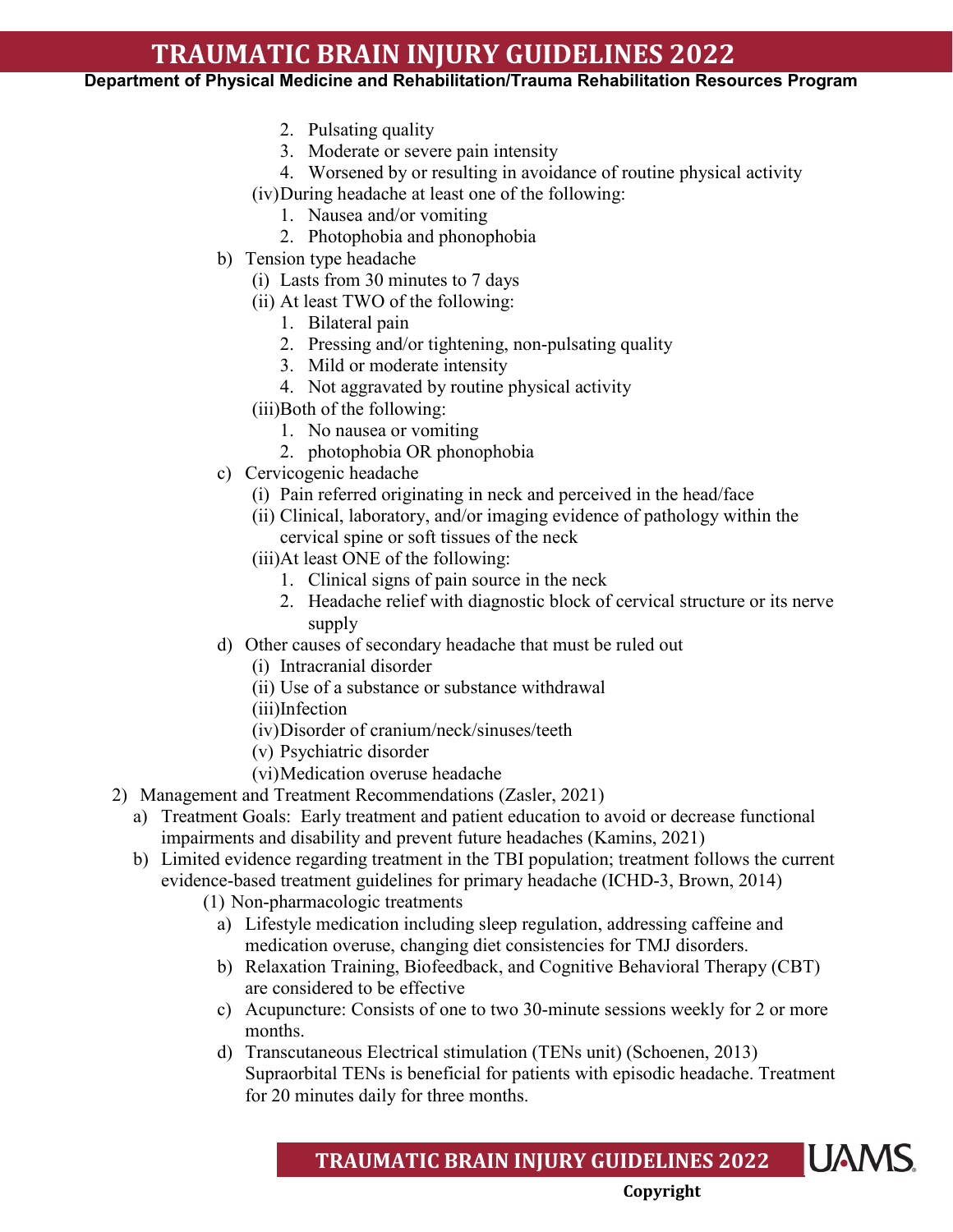**Department of Physical Medicine and Rehabilitation/Trauma Rehabilitation Resources Program**

- e) Heat and cold modalities:
	- (i) Heat modalities, either superficial or deep, can have an analgesic effect and help with muscle relaxation.
	- (ii) Cold modalities help by slowing of blocking nerve conduction especially in the small pain nerve fibers.
- f) Physical therapy (most commonly prescribed) and/or therapeutic exercise program.
- (2) Pharmacologic treatment (Zasler, 2021; Silberstein, 2012; Tfelt, 2013)
	- a) Abortive: Includes Nonsteroidal Anti-inflammatory Drugs (NSAIDs), ergot derivatives, triptans, and opioid medications.
		- (i) Acetaminophen and NSAIDs:
			- 1. Acetaminophen dosing should not exceed 3 grams per day
			- 2. NSAIDs such as ibuprofen, aspirin, and naproxen be used and have been shown to be more effective than placebo for acute migraines, but caution should be observed in those with or at risk for bleeding issues, gastritis/ulcers, and renal dysfunction.
			- 3. NSAIDs have not been shown to be more effective than a combination of aspirin, acetaminophen, and caffeine. (Matchar, 2000)
		- (ii) Triptans
			- 1. Examples include: Sumatriptan, [rizatriptan,](http://www-uptodate-com.libproxy.uams.edu/contents/rizatriptan-drug-information?source=see_link) zolmitriptan
			- 2. Triptans bind and activate serotonin 1b/1d receptors thereby inhibiting the release of vasoactive peptides and promoting constriction of blood vessels as well as inhibiting dural nociception and pain (Hansen, 2000).
			- 3. Because of their vasoconstrictive properties, triptans should NOT be used in patients with cardiovascular disease and/or cerebrobrovascular disease or hemiplegic migraines.
		- (iii) Calcitonin gene-related peptide (CGRP)
			- 1. Examples: Gepants, ubrogepant, rimegepant
			- 2. This class of medications is reserved for those who cannot tolerate triptans due to side effects or cardiac/cerebrovascular disease.
		- (iv)Opioids and combination analgesics containing opioids.
			- 1. Routine use not recommended, but short-term use of opioids may be necessary when other medications are contraindicated or ineffective (ICHD-3, 2018).
	- b) Prophylactic treatment: is used to reduce headache frequency in those with significant disability despite optimal acute drug therapy, prevent medication overuse headaches, and utilized in those with contraindications to acute migraine medications. Patients may benefit from selection of a medication that also treats co-existing conditions.
		- (i) Beta-Blockers
			- 1. Propranolol: Non-selectively binds beta1- and beta 2 adrenergic receptors preventing adrenergic stimulation.
				- a. Max daily dose is 160-240 mg.
				- b. Consider if co-morbid anxiety or agitation/restlessness.

#### **UAMS TRAUMATIC BRAIN INJURY GUIDELINES 2022**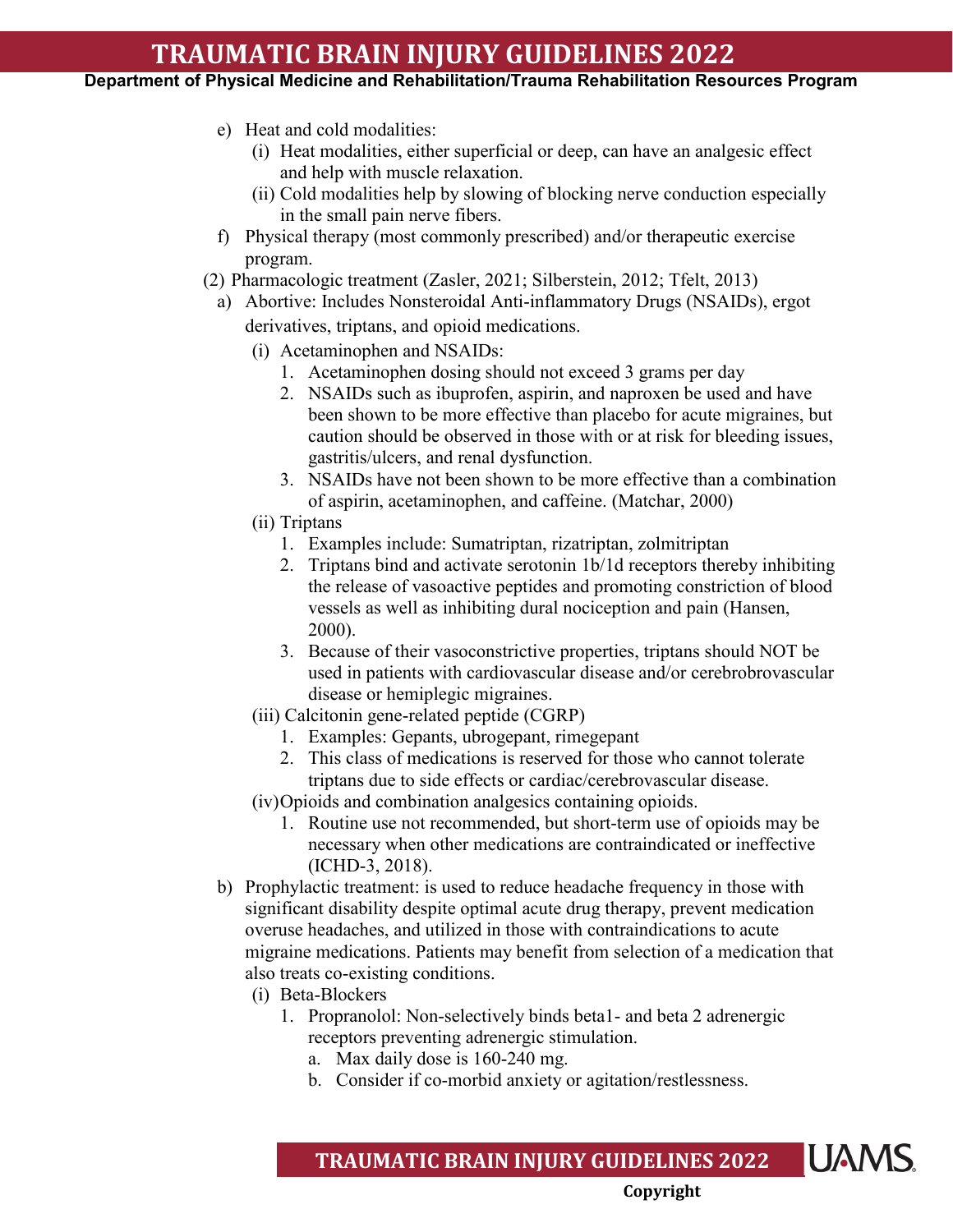### **Department of Physical Medicine and Rehabilitation/Trauma Rehabilitation Resources Program**

- 2. [Metoprolol:](http://www-uptodate-com.libproxy.uams.edu/contents/metoprolol-drug-information?source=see_link) Selectively binds beta 2 adrenergic receptors preventing adrenergic stimulation.
	- a. Max daily dose is 200 mg.
	- b. Side effects include fatigue and hypotension.
- 3. Avoid or use with caution in patients with asthma, diabetes, bradycardia, and peripheral vascular disease.
- (ii) Antidepressants
	- 1. Amitriptyline: Tricyclic antidepressant that increases the concentration of serotonin and/or norepinephrine by inhibiting their reuptake.
	- 2. Start 10 mg daily (at bedtime). Max daily dose is 150 mg.
	- 3. Consider if co-morbid depression, insomnia, or anxiety.
	- 4. Side effects include dry mouth, constipation and sedation, arrhythmia.
	- 5. Contraindicated in patients with angle-closure glaucoma.
- (iii)Antiepileptics
	- 1. Topiramate: Increases the availability of gamma-aminobutyric acid (GABA), an inhibitory neurotransmitter.
		- a. 50 mg to 200 mg daily.
		- b. *Avoid in patients with angle-closure glaucoma.*
	- 2. Valproate: Increases the availability of GABA, an inhibitory neurotransmitter.
		- a. Start at 250 mg BID. Maximum daily dose is 1000-1500 mg.
		- b. Consider if comorbid depression or mood lability.
		- c. Contraindicated in pregnancy and women of child-bearing age due to risk of teratogenicity. (AAN, 2013).
	- 3. Gabapentin has not been found effective. (Silberstein, 2013).
- (iv)Muscle relaxants
	- 1. Flexeril: Centrally acting skeletal muscle relaxant pharmacologically related to tricyclic antidepressants; reduces tonic somatic motor activity influencing both alpha and gamma motor neuron. Use with caution in patients with mild hepatic impairment.
	- 2. Methocarbamol: Causes skeletal muscle relaxation by general CNS depression.
	- 3. Baclofen: Inhibits transmission of both monosynaptic and polysynaptic reflexes at the spinal cord level with resultant relief of muscle spasticity. Avoid abrupt withdrawal
	- 4. Tizanidine: An alpha2-adrenergic agonist agent which decreases spasticity by increasing presynaptic inhibition; overall effect is to reduce facilitation of spinal motor neurons. Avoid use in hepatic impairment.
- c) Restrictions
	- (1) Avoid all medications except Tylenol if pregnant.
	- (2) Triptan use should be limited to fewer than 10 days a month to avoid medication overuse headache.
	- (3) Medication Overuse Headache (Rebound Headache) Taking headache relief  $drys \geq 3$  times a week may lead to overuse headache, in which the initial headache is relieved temporarily but reappears as the drug wears off. Taking

**UAMS TRAUMATIC BRAIN INJURY GUIDELINES 2022**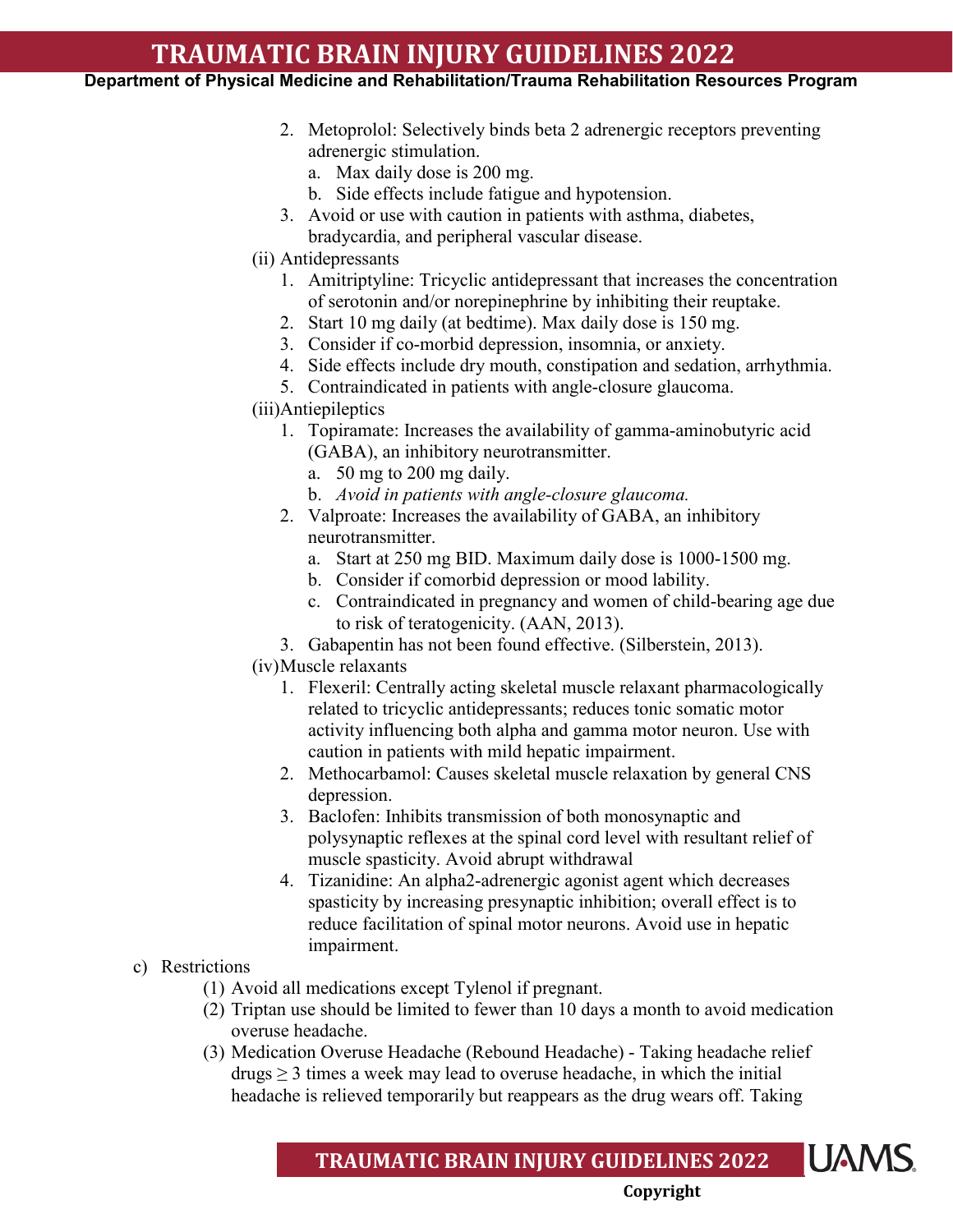### **Department of Physical Medicine and Rehabilitation/Trauma Rehabilitation Resources Program**

more medication to treat the recurrent headache leads to progressively shorter periods of pain relief and results in a pattern of recurrent chronic headache. It may take weeks for these headaches to end once the drug is stopped (ICHD-3, 2018).

- (3) Injections:
	- a) Onabotulinum toxin A: Chemical denervation via intramuscular injection of botulinum toxin which prevents fusion of the acetylcholine-filled vesicles with the synaptic cleft and prevents the release of acetylcholine (Nance, 2011; Govindarajan 2016).
		- (1) Recommended dosing: A total of 155 units are injected intramuscularly over 31 head and neck sites per protocol every 3 months
		- (2) Recommended for migraine prevention for those with  $\geq$ 15 headache days per month for at least three months with at least eight of the 15 headaches fitting migraine criteria)
	- b) Occipital nerve (ON) injections with corticosteroids and/or local anesthetics have been employed for the acute and preventive treatment of migraine but there is little evidence to support this, so it is not recommended.
	- c) Other injections (Barbanti, 2014; Dach, 2015)
		- a) Lidocaine: Local anesthesia occurs due to sodium channel blockade in a frequencydependent and voltage-dependent manner which suppresses cellular excitability.
			- (1) Recommended for both acute treatment and prevention of craniotomy induced TTH with trigger points, as well as frequent episodic TTH
			- (2) 0.5% lidocaine injected into each painful point along the scar or each peri-cranial myofascial trigger point. For those not responding to one treatment, repeat injection once a week for 3 consecutive weeks or one treatment of 2% lidocaine plus dexamethasone 1mg/mL in 7:3 proportion.

(4) Prevention and Education

- a) Inadequate or inaccurate treatment may result in transformation to chronic daily headache or medication overuse headache. (Lew, 2006; Watanabe, 2012).
- b) Persistent headache can incite or worsen mood disorders, insomnia and cognitive impairment, all of which can affect functional outcome. (Watanabe, 2012).
- c) For severe attacks, consider an additional rescue medication if acute medication does not consistently work.
- d) Initiate therapy with a low dose and increase gradually to minimize side effects.
- e) Ensure the patient has realistic explanations with migraine prophylaxis:
	- a) Headache attacks will likely not be abolished completely.
	- b) Migraine prophylaxis treatment is considered successful if migraine attack frequency is reduced by 50%.
	- c) It may take 4 to 8 weeks for significant benefit to occur.

*This guideline was developed to improve health care access in Arkansas and to aid health care providers in making decisions about appropriate patient care. The needs of the individual patient, resources available, and limitations unique to the institution or type of practice may warrant variations.*

Guideline Developers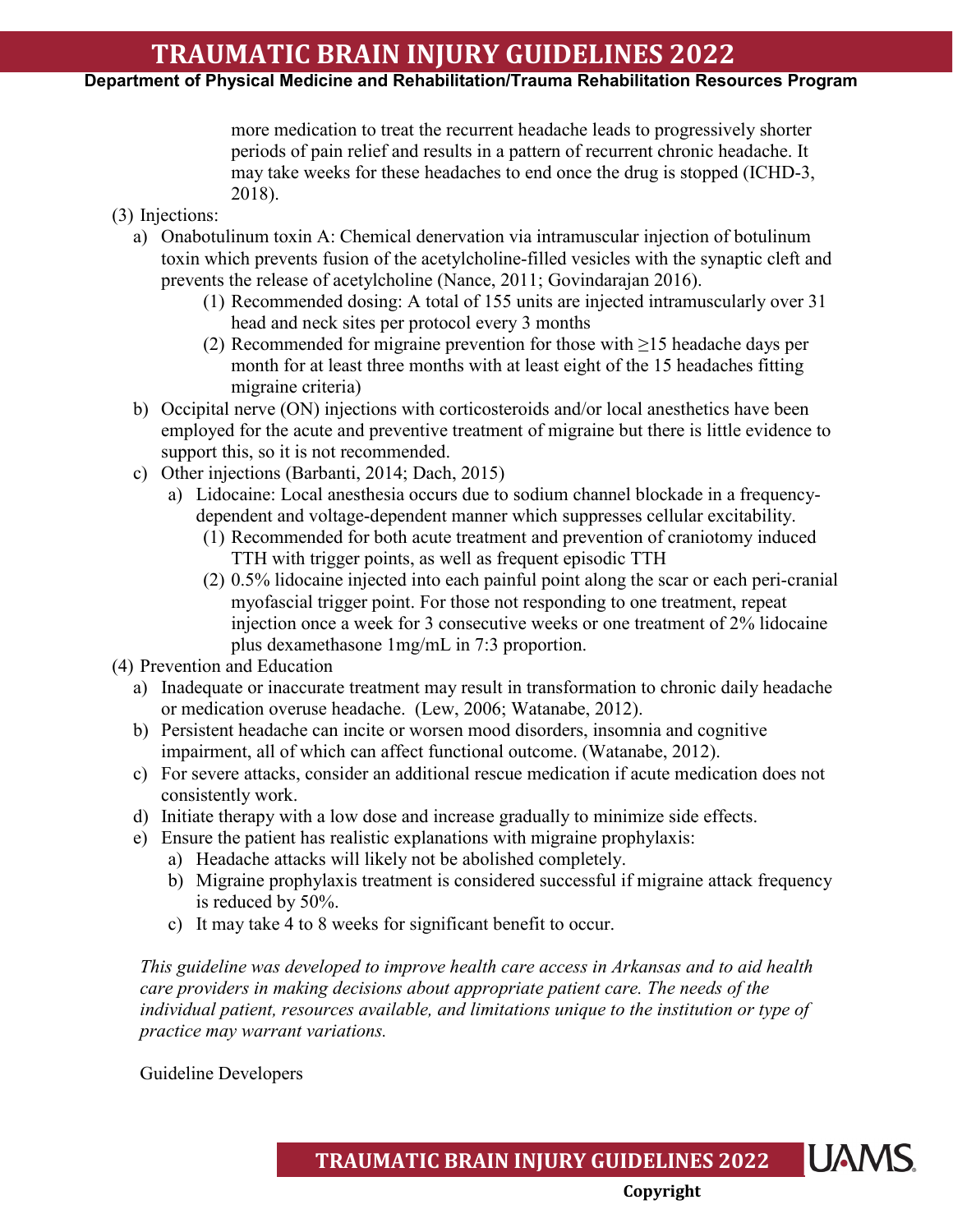**Department of Physical Medicine and Rehabilitation/Trauma Rehabilitation Resources Program**

Guideline developed by Rani Lindberg, M.D. in collaboration with the TRIUMPH team led by Thomas Kiser, M.D., and Rani Lindberg, M.D.

Selected References

- 1) Headache classification committee of the international headache society (IHS) the international classification of headache disorders 3rd edition (ICHD-3). *Cephalalgia*. 2018;38(1):1-211. [https://journals.sagepub.com/doi/full/10.1177/0333102417738202.](https://journals.sagepub.com/doi/full/10.1177/0333102417738202) doi: 10.1177/0333102417738202.
- 2) Lew, H.L., Lin, P.H., Fuh, J.L., Wang, S.J., Clark, D.J., and Walker, W.C. (2006). Characteristics and treatment of headache after traumatic brain injury: a focused review. *Am. J. Phys. Med. Rehabi*l. 85, 619–627.
- 3) Watanabe TK, Bell KR, et al. Systematic Review of Interventions for Post-traumatic Headache. *PMR*. 2012 June; 4; 129-140.
- 4) [Silberstein SD1](http://www.ncbi.nlm.nih.gov/pubmed/?term=Silberstein%20SD%5BAuthor%5D&cauthor=true&cauthor_uid=22529202), [Holland S,](http://www.ncbi.nlm.nih.gov/pubmed/?term=Holland%20S%5BAuthor%5D&cauthor=true&cauthor_uid=22529202) [Freitag F,](http://www.ncbi.nlm.nih.gov/pubmed/?term=Freitag%20F%5BAuthor%5D&cauthor=true&cauthor_uid=22529202) [Dodick DW,](http://www.ncbi.nlm.nih.gov/pubmed/?term=Dodick%20DW%5BAuthor%5D&cauthor=true&cauthor_uid=22529202) [Argoff C,](http://www.ncbi.nlm.nih.gov/pubmed/?term=Argoff%20C%5BAuthor%5D&cauthor=true&cauthor_uid=22529202) [Ashman E;](http://www.ncbi.nlm.nih.gov/pubmed/?term=Ashman%20E%5BAuthor%5D&cauthor=true&cauthor_uid=22529202) [Quality Standards](http://www.ncbi.nlm.nih.gov/pubmed/?term=Quality%20Standards%20Subcommittee%20of%20the%20American%20Academy%20of%20Neurology%20and%20the%20American%20Headache%20Society%5BCorporate%20Author%5D)  [Subcommittee of the American Academy of Neurology and the American Headache Society.](http://www.ncbi.nlm.nih.gov/pubmed/?term=Quality%20Standards%20Subcommittee%20of%20the%20American%20Academy%20of%20Neurology%20and%20the%20American%20Headache%20Society%5BCorporate%20Author%5D) Evidence-based guideline update: pharmacologic treatment for episodic migraine prevention in adults: report of the Quality Standards Subcommittee of the American Academy of Neurology and the American Headache Society. *[Neurology](http://www.ncbi.nlm.nih.gov/pubmed/22529202)*[.](http://www.ncbi.nlm.nih.gov/pubmed/22529202) 2012 Apr 24;78(17):1337-45..
- **5)** [Tfelt-Hansen PC.](http://www.ncbi.nlm.nih.gov/pubmed/?term=Tfelt-Hansen%20PC%5BAuthor%5D&cauthor=true&cauthor_uid=23439705) Evidence-based guideline update: pharmacologic treatment for episodic migraine prevention in adults: report of the Quality Standards subcommittee of the American Academy of Neurology and the American Headache Society. *[Neurology](http://www.ncbi.nlm.nih.gov/pubmed/23439705)*[.](http://www.ncbi.nlm.nih.gov/pubmed/23439705) 2013 Feb 26;80(9):869-70. doi: 10.1212/01.wnl.0000427909.23467.39.
- 6) Silberstein S, Goode-Sellers S, Twomey C, Saiers J, Ascher J. Randomized, double-blind, placebo-controlled, phase II trial of gabapentin enacarbil for migraine prophylaxis. *Cephalalgia*. 2013 Jan;33(2):101-11. Epub 2012 Nov 19.
- 7) Nance, P.W., Satkunam,L., & Ethas,K. (2011). Spasticity management. In R.L. Braddom (ed.), *Physical Medicine & Rehabilitation 4th Edition* (pp. 641-659).
- 8) Govindarajan, R., Shepard, K. M., Moschonas, C., & Chen, J. J. (2016). Botulinum neurotoxin for the treatment of blepharospasm, cervical dystonia, adult spasticity, and headache: Payment policy perspectives. *Neurology. Clinical practice*, *6*(3), 281–286.
- 9) Schoenen J, Vandersmissen B, Jeangette S, Herroelen L, Vandenheede M, Gérard P, Magis D. Migraine prevention with a supraorbital transcutaneous stimulator: a randomized controlled trial. *Neurology*. 2013 Feb;80 (8):697-704. Epub 2013 Feb 6.
- 10) Barbanti, P., Egeo, G., Aurilia, C., Fofi, L. Treatment of tension-type headaches: from old myths to modern concepts. *Neurol Sci*. (2014) 35 (Suppl 1): S17-S21.
- 11) Dach, F., Eckeli, A., Ferreira, K., Speciali, J. Nerve block for the treatment of headaches and cranial neuralgias – a practical approach. *Headache*. (2015) 55 S1: 59-71.
- 12) Kamins, J., Charles, A. Posttraumatic headache: basic mechanisms and therapeutic targets. *Headache*. 2018 Mar;58: 811-826.
- 13) Zasler N. *Brain injury medicine: Principles and practice.* 3rd ed. New York, NY: Springer Publishing Company; 2021. [http://www.r2library.com/resource/title/9780826143044.](http://www.r2library.com/resource/title/9780826143044)
- 14) Hoffman JM, Lucas S, Dikmen S, Temkin N. Clinical perspectives on headache after traumatic brain injury. *PM & R*. 2020;12(10):967- 974. [https://onlinelibrary.wiley.com/doi/abs/10.1002/pmrj.12338.](https://onlinelibrary.wiley.com/doi/abs/10.1002/pmrj.12338) doi: 10.1002/pmrj.12338.

**TRAUMATIC BRAIN INJURY GUIDELINES 2022**